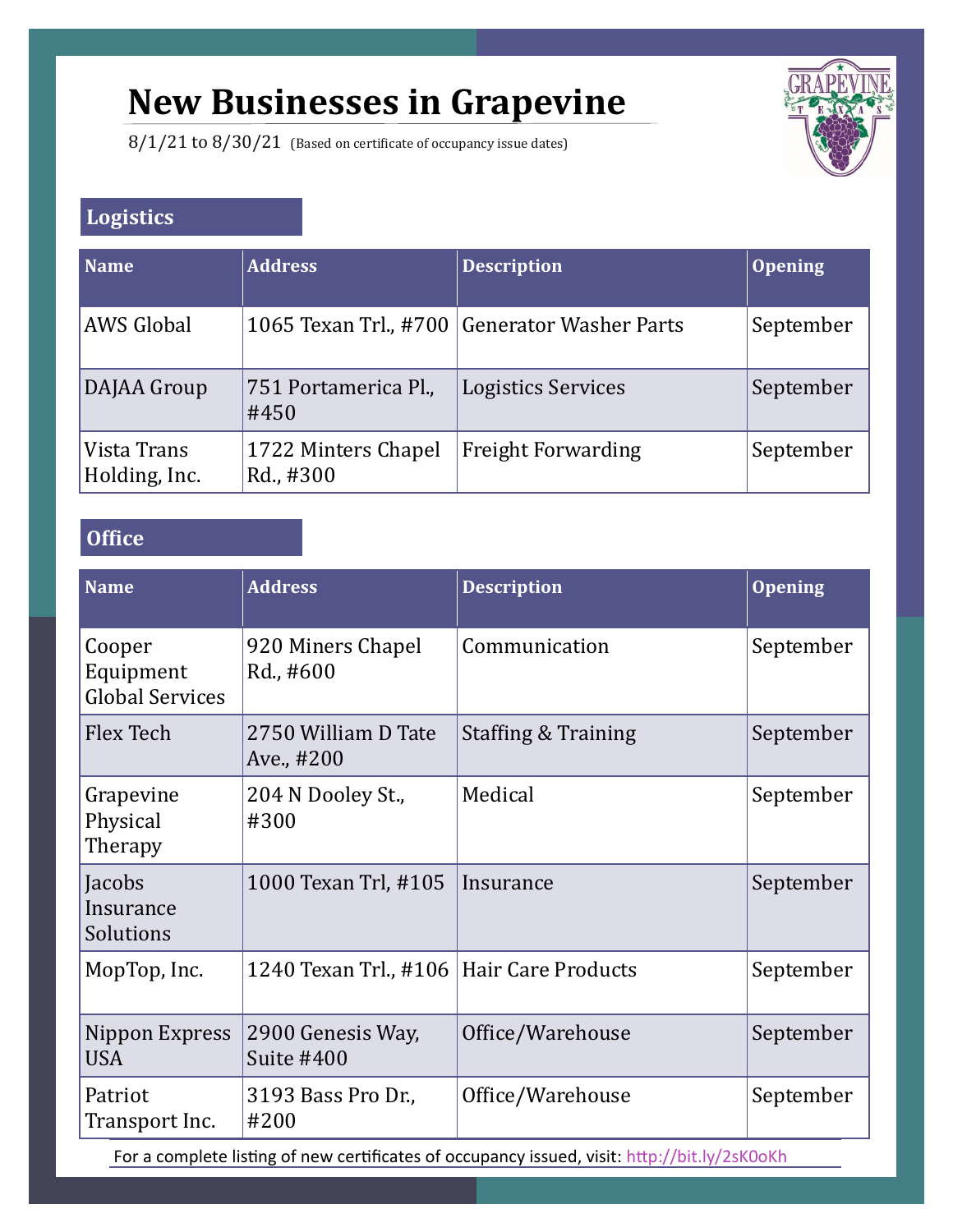# **New Businesses in Grapevine**

8/1/21 to 8/30/21 (Based on certificate of occupancy issue dates)



### **Office (Continued)**

| <b>Name</b>                                    | <b>Address</b>       | <b>Description</b>   | <b>Opening</b> |
|------------------------------------------------|----------------------|----------------------|----------------|
| Professional<br>Installation<br><b>Network</b> | 500 Industrial Blvd. | Light Manufacturing  | September      |
| <b>Title Partners</b>                          | 129 S Main St., #105 | <b>Title Company</b> | September      |

**Restaurant**

| <b>Name</b> | <b>Address</b>                             | Description | <b>Opening</b> |
|-------------|--------------------------------------------|-------------|----------------|
| & Waffles   | Lo Lo's Chicken   1449 W State 114<br>Hwy. | Restaurant  | September      |

## **Retail**

| <b>Name</b>                         | <b>Address</b>                         | <b>Description</b> | <b>Opening</b> |
|-------------------------------------|----------------------------------------|--------------------|----------------|
| Auto<br>Improvements                | 1018 W Northwest<br>Hwy.               | <b>Auto Repair</b> | September      |
| Grace<br>Fashionista<br><b>Hats</b> | 3000 Grapevine Mills<br>Pkwy., #C50    | Hats               | September      |
| Us                                  | Holiday Décor 4   129 S Main St., #100 | Seasonal Decor     | September      |
| Image Studios<br>360                | 3540 N Grapevine<br>Mills Blvd. #500   | Aesthetic Salon    | September      |
| Majestic Vanity                     | 3000 Grapevine Mills<br>Pkwy., #507    | Furniture          | September      |

For a complete listing of new certificates of occupancy issued, visit: http://bit.ly/2sK0oKh